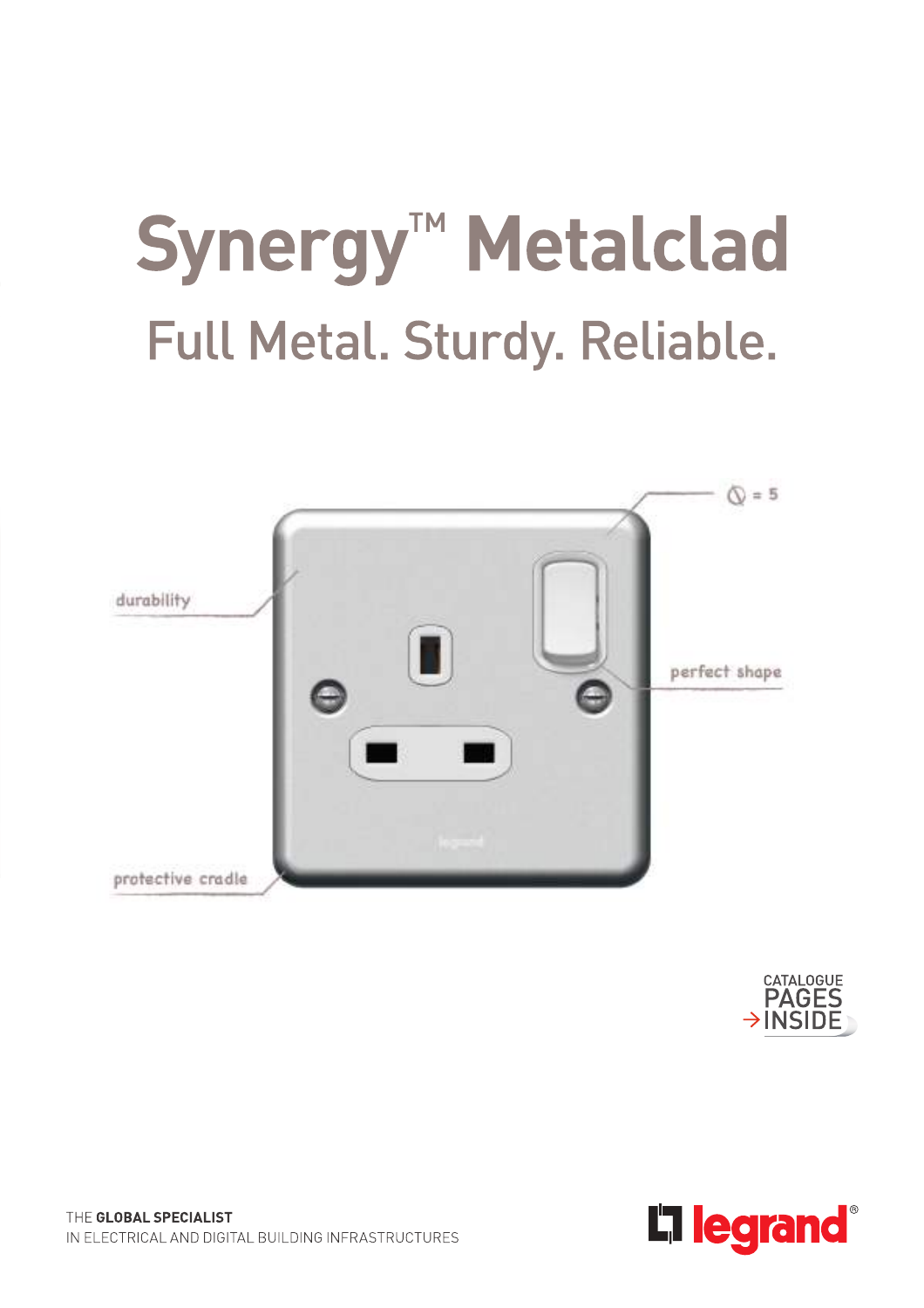## **Quality** you can rely on

Compact. Simple. Safe.



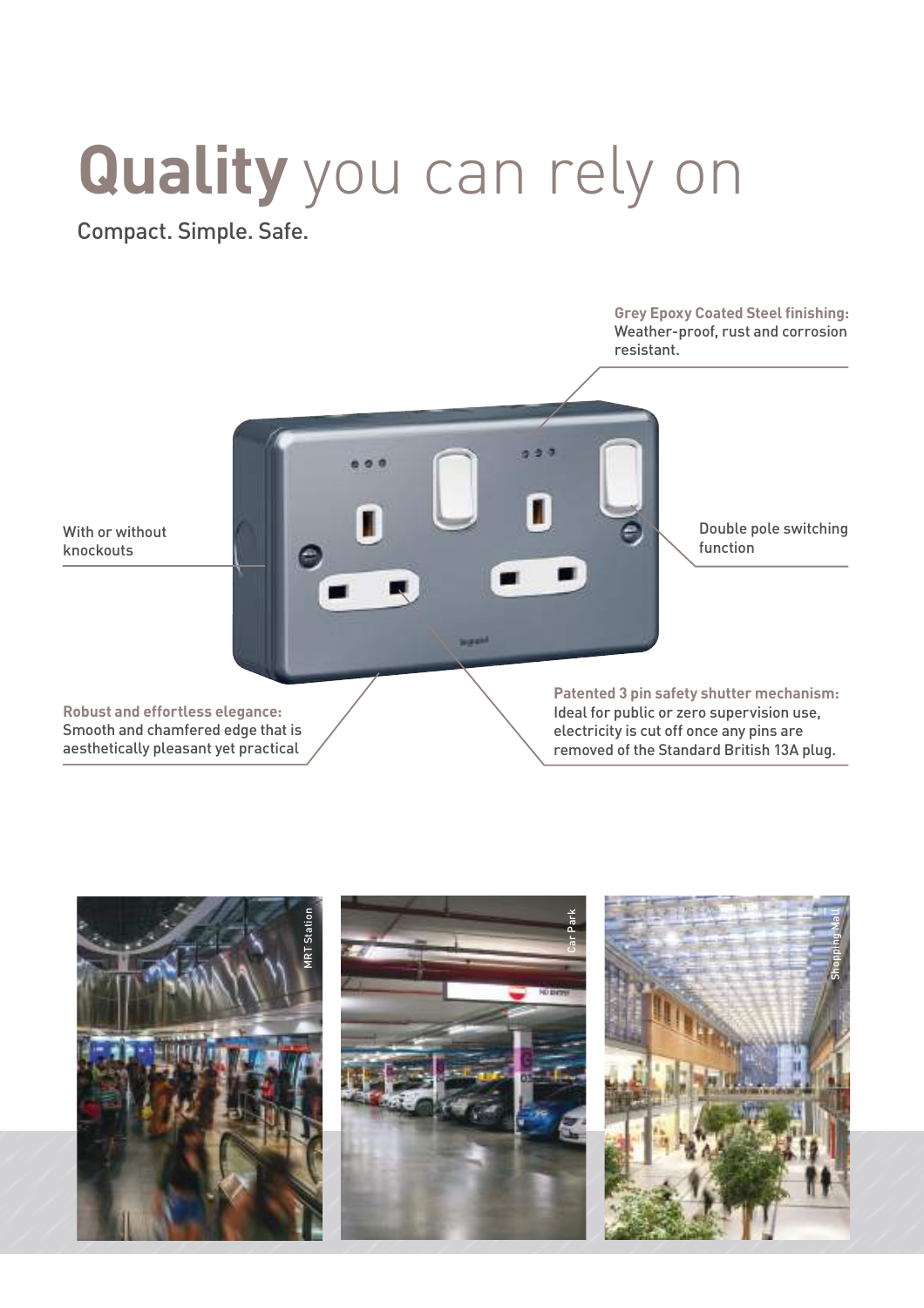### Synergy<sup>™</sup>

#### **switches, television, telephone, data sockets, blanking plates and cable outlets - Metalclad**



Front plates: grey epoxy coated steel

Terminal screws captive and backed off ready for cabling - large angled terminal entries Supplied complete with close fit 43 mm deep surface-mounting back box

| Pack                       |                                                                         | Cat.Nos Single pole plate switches<br>10 $\overline{AX}$ - 250 $V \sim$                                                                                                                                                                                                                                                                                                   | Pack                         | Cat.Nos               | Data sockets Cat. 6                                                                                                                                                                                                                                                                                                                                                                  |
|----------------------------|-------------------------------------------------------------------------|---------------------------------------------------------------------------------------------------------------------------------------------------------------------------------------------------------------------------------------------------------------------------------------------------------------------------------------------------------------------------|------------------------------|-----------------------|--------------------------------------------------------------------------------------------------------------------------------------------------------------------------------------------------------------------------------------------------------------------------------------------------------------------------------------------------------------------------------------|
| 5<br>5<br>5<br>5<br>5<br>5 | 7 338 00<br>7 338 00S<br>7 338 01<br>7 338 01S<br>7 338 05<br>7 338 05S | Conform to BS EN 60669-1: 2000<br>Flush-mounting back box: min. 16 mm deep<br>Nominal plate dimensions: 86 x 86 mm<br>1G 1W 10Ax Switch (MC)<br>1G 1W 10Ax Switch (MC) with safety mark<br>$\ \circ \bigcirc\, \circ$<br>1G 2W 10Ax Switch (MC)<br>1G 2W 10Ax Switch (MC) with safety mark<br>1G Intermediate Switch (MC)<br>1G Intermediate Switch (MC) with safety mark | $\mathbf{1}$<br>$\mathbf{1}$ | 7 338 56<br>7 338 57  | Rapid cable connection<br>Flush-mounting back box: min. 35 mm deep<br>Nominal plate dimensions: 86 x 86 mm<br>1-Gang RJ45 Cat 6 Data Outlet (MC)<br>${}^{\circ}\widehat{}$<br>1-Gang Double RJ45 Cat 6 Data Outlet (MC)<br>$\mathbb{F}$                                                                                                                                              |
| 5<br>5                     | 7 338 02<br>7 338 02S                                                   | 2G 2W 10Ax Switch (MC)<br>2G 2W 10Ax Switch (MC) with safety mark                                                                                                                                                                                                                                                                                                         |                              |                       |                                                                                                                                                                                                                                                                                                                                                                                      |
|                            |                                                                         |                                                                                                                                                                                                                                                                                                                                                                           |                              |                       | <b>Blanking plates</b>                                                                                                                                                                                                                                                                                                                                                               |
| 5<br>5                     | 7 338 03<br>7 338 03S                                                   | 3G 2W 10Ax Switch (MC)<br>3G 2W 10Ax Switch (MC) with safety mark                                                                                                                                                                                                                                                                                                         | 5                            | 7 338 95              | 1 gang<br>Nominal plate dimensions: 86 x 86 mm                                                                                                                                                                                                                                                                                                                                       |
|                            |                                                                         | Single pole plate switches 10AX - 250V $\sim$<br>with Red Rocker                                                                                                                                                                                                                                                                                                          | 5                            | 7 338 96              | 2 gang<br>Nominal plate dimensions: 86 x 146 mm                                                                                                                                                                                                                                                                                                                                      |
| 5<br>5                     | 733800R<br>733801R                                                      | 1G 1W 10Ax Switch c/w Red Rocker (MC)<br>1G 2W 10Ax Switch c/w Red Rocker (MC)                                                                                                                                                                                                                                                                                            |                              |                       | Cable outlet 20 A - 250 V $\sim$<br>Conform to BS EN 5733: 1995<br>Flush-mounting back box: min. 25 mm deep                                                                                                                                                                                                                                                                          |
| 5                          | 733802R                                                                 | 2G 2W 10Ax Switch c/w Red Rocker (MC)                                                                                                                                                                                                                                                                                                                                     | 5                            | 7 338 19              | Nominal plate dimensions: 86 x 86 mm<br>20A 1G DP Switch (MC)                                                                                                                                                                                                                                                                                                                        |
| 5                          | 733803R                                                                 | 3G 2W 10Ax Switch c/w Red Rocker (MC)                                                                                                                                                                                                                                                                                                                                     |                              |                       | Double pole socket outlet 13 A - 250 V $\circ$                                                                                                                                                                                                                                                                                                                                       |
|                            |                                                                         | Double pole switches 20 A - 250 V $\sim$                                                                                                                                                                                                                                                                                                                                  |                              |                       | Conform to BS 1363 - Part 2: 1995<br>With safety shutter mechanism                                                                                                                                                                                                                                                                                                                   |
| 5                          | 7 338 10                                                                | Conform to BS EN 60669-1: 2000<br>Flush-mounting back box: min. 25 mm deep<br>Nominal plate dimensions: 86 x 86 mm<br>20A 1G DP Switch (MC)                                                                                                                                                                                                                               | 5<br>5                       | 7 338 60<br>7 338 60S | Flush-mouting back box: min. 25 mm deep<br><b>Switched</b><br>13A 1G DP SSO (MC)<br>13A 1G DP SSO (MC) with safety mark<br>0<br>ė                                                                                                                                                                                                                                                    |
|                            |                                                                         | $\cdot$ 0                                                                                                                                                                                                                                                                                                                                                                 | $\sqrt{5}$                   | 7 338 70              | 13A 2G DP SSO (MC)                                                                                                                                                                                                                                                                                                                                                                   |
| 5<br>5                     | 7 338 12<br>7 338 12S                                                   | 20A 1G DP Switch c/w Red indicator (MC)<br>20A 1G DP Switch c/w Red indicator (MC)<br>$\cdot$ 0                                                                                                                                                                                                                                                                           | 5                            | 7 338 70S             | 13A 2G DP SSO (MC) with safety mark<br>$\begin{picture}(20,20) \put(0,0){\line(1,0){155}} \put(15,0){\line(1,0){155}} \put(15,0){\line(1,0){155}} \put(15,0){\line(1,0){155}} \put(15,0){\line(1,0){155}} \put(15,0){\line(1,0){155}} \put(15,0){\line(1,0){155}} \put(15,0){\line(1,0){155}} \put(15,0){\line(1,0){155}} \put(15,0){\line(1,0){155}} \put(15,0){\line(1,0){155}} \$ |
|                            |                                                                         | with safety mark<br>Double pole switch 45 A - 250 V $\sim$<br>Conforms to BS EN 60669-1: 2000                                                                                                                                                                                                                                                                             | 5<br>5                       | 7 338 61<br>7 338 61S | Switched with red LED power indicator<br>13A 1G DP SSO (MC) c/w RED Indicator (MC)<br>13A 1G DP SSO (MC) c/w RED Indicator (MC)<br>$\overline{\mathcal{E}}$<br>with safety mark                                                                                                                                                                                                      |
|                            |                                                                         | Red rocker<br>Flush-mounting back box: min. 48 mm deep<br>Nominal plate dimensions: 146 x 86 mm                                                                                                                                                                                                                                                                           | $\sqrt{5}$<br>5              | 7 338 71<br>7 338 71S | 13A 2G DP SSO (MC) c/w RED Indicator (MC)<br>Fo TQ<br>13A 2G DP SSO (MC) c/w RED Indicator (MC)                                                                                                                                                                                                                                                                                      |
| 5                          | 7 338 20                                                                | 45A 1G DP Switch (MC)                                                                                                                                                                                                                                                                                                                                                     | 5                            | 7 338 60R             | with safety mark<br>قع<br>$\mathbf{P}$<br>Double pole socket outlets 13A - 250V $\sim$<br><b>With Red Rocker</b><br>13A 1G DP SSO c/w Red Rocket (MC)                                                                                                                                                                                                                                |
| 5                          | 7 338 21                                                                | 45A 1G DP Switch c/w Red Indicator (MC)                                                                                                                                                                                                                                                                                                                                   |                              |                       |                                                                                                                                                                                                                                                                                                                                                                                      |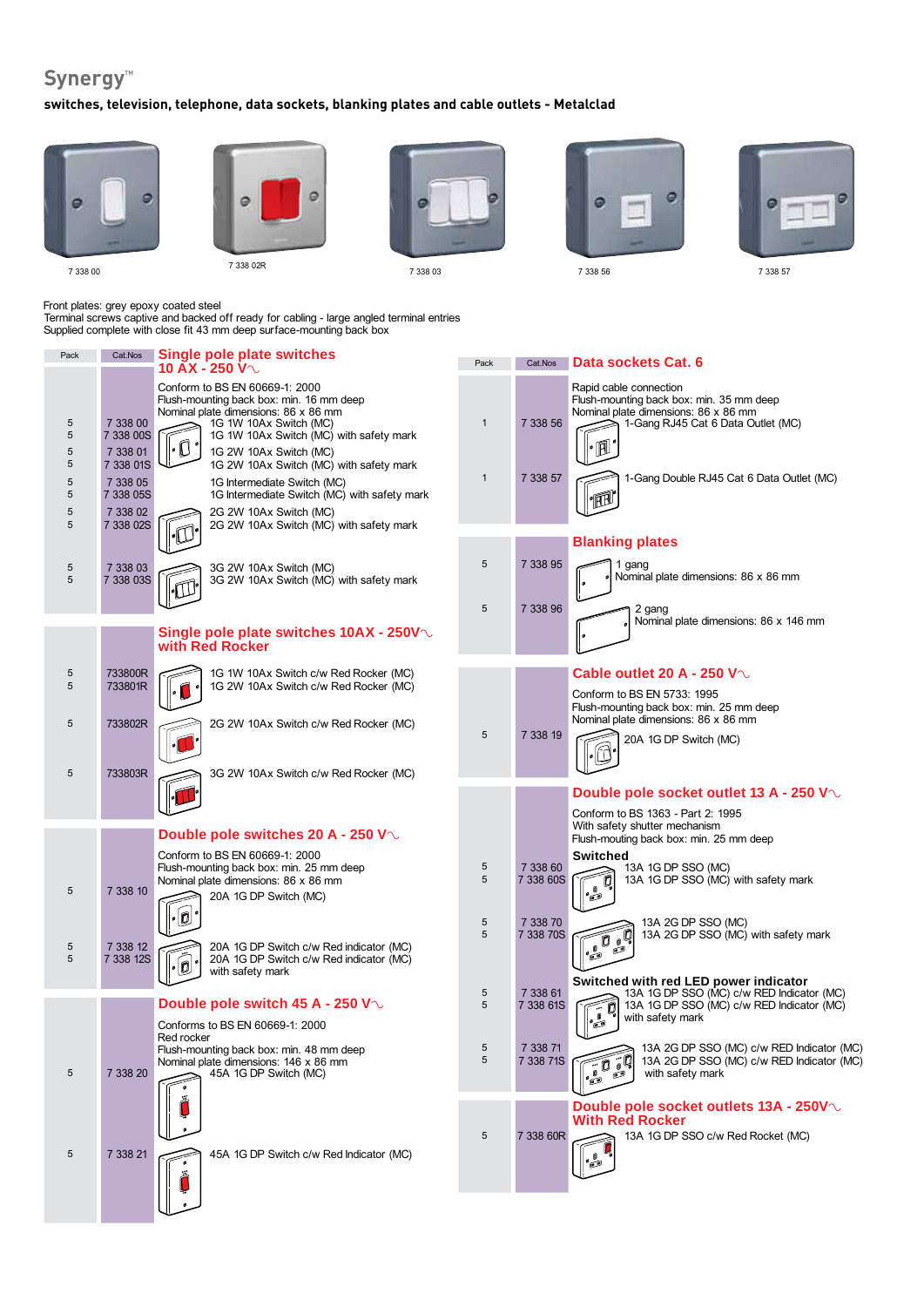## Synergy<sup>™</sup>

#### **British standard socket outlets, fused connection units - Metalclad**



Front plates: grey epoxy coated steel. Terminal screws captive and backed off ready for cabling - large angled terminal entries Supplied complete with close fit 43 mm deep surface-mounting back box

| Pack   | Cat.Nos               | Double pole socket outlets 13A - 250V $\sim$                                                                                                                                                        | Pack | Cat.Nos  | Fused connection units 13 A - 250 V $\sim$ (continued)                                  |
|--------|-----------------------|-----------------------------------------------------------------------------------------------------------------------------------------------------------------------------------------------------|------|----------|-----------------------------------------------------------------------------------------|
| 5      | 733870R               | <b>With Red Rocker (continued)</b><br>13A 2G DP SSO c/w Red Rcoket (MC)<br>$\mathbf{0}$ , $\mathbf{Q}$<br>" مع<br>ہ                                                                                 | 5    | 7 338 35 | Double pole switched<br>13A DP Switched Fused Connection Unit<br>c/w Red Indicator (MC) |
|        |                       |                                                                                                                                                                                                     | 5    | 7 338 36 | 13A DP Switched Fused Connection Unit<br>c/w Cord Outlet (MC)                           |
|        |                       | Socket outlets 15 A - 250 V $\sim$<br>Conform to BS 546: 1950                                                                                                                                       |      |          | -6                                                                                      |
|        |                       | Patented 3 pin safety shutter mechanism<br>Flush-mounting back box: min. 35 mm deep<br>Nominal plate dimensions: 86 x 86 mm                                                                         | 5    | 7 338 37 | 13A DP Switched Fused Connection Unit<br>c/w Cord Outlet + Red Indicator (MC)           |
| 5<br>5 | 7 338 89<br>7 338 89S | 15A 1G SSO (MC)<br>15A 1G SSO (MC) with safety mark<br>Ø                                                                                                                                            | 5    | 7 338 30 | <b>Unswitched</b><br>13A DP Unswitched Fused Connection Unit (MC)<br>ه                  |
|        |                       | Socket outlets 15 A - 250 V $\sim$ with Red Rocker                                                                                                                                                  |      |          |                                                                                         |
| 5      | 7 338 89R             | 15A 1G SSO c/w Red Rocker (MC)<br>$\frac{1}{200}$                                                                                                                                                   | 5    | 7 338 31 | 13A DP Unswitched Fused Connection Unit<br>c/w Red Indicator (MC)                       |
|        |                       |                                                                                                                                                                                                     | 5    | 7 338 32 | 13A DP Unswitched Fused Connection Unit                                                 |
|        |                       | Fused connection units 13 A - 250 V $\sim$<br>Conform to BS 1363 - Part 4: 1995. Fused 13 A                                                                                                         |      |          | c/w Cord Outlet (MC)<br>ە                                                               |
|        |                       | (fuse supplied). Fuse drawer retained by quarter turn<br>catch, drawer padlockable in open position for safety.<br>Flush-mounting back box: min. 25 mm deep<br>Nominal plate dimensions: 86 x 86 mm | 5    | 7 338 33 | 13A DP Unswitched Fused Connection Unit<br>c/w Cord Outlet + Red Indicator (MC)<br>آق   |
| 5      | 7 338 34              | Double pole switched<br>13A DP Switched Fused Connection Unit (MC)                                                                                                                                  |      |          | <b>Back Boxes - Surface Mouting</b>                                                     |
|        |                       | Iñ                                                                                                                                                                                                  | 10   | 736400   | 1-Gang Metalclad Back Box, Surface Mount<br>- 37mm (with knockouts)                     |
|        |                       |                                                                                                                                                                                                     | 10   | 736420   | 1-Gang Metalclad Back Box, Surface Mount<br>37mm (without knockouts)                    |
|        |                       |                                                                                                                                                                                                     | 5    | 736401   | 2-Gang Metalclad Back Box,<br>Surface Mount<br>- 37mm (with knockouts)                  |

5 736421 2-Gang Metalclad Back Box,

Surface Mount

<sub>-</sub> 37mm (without knockouts)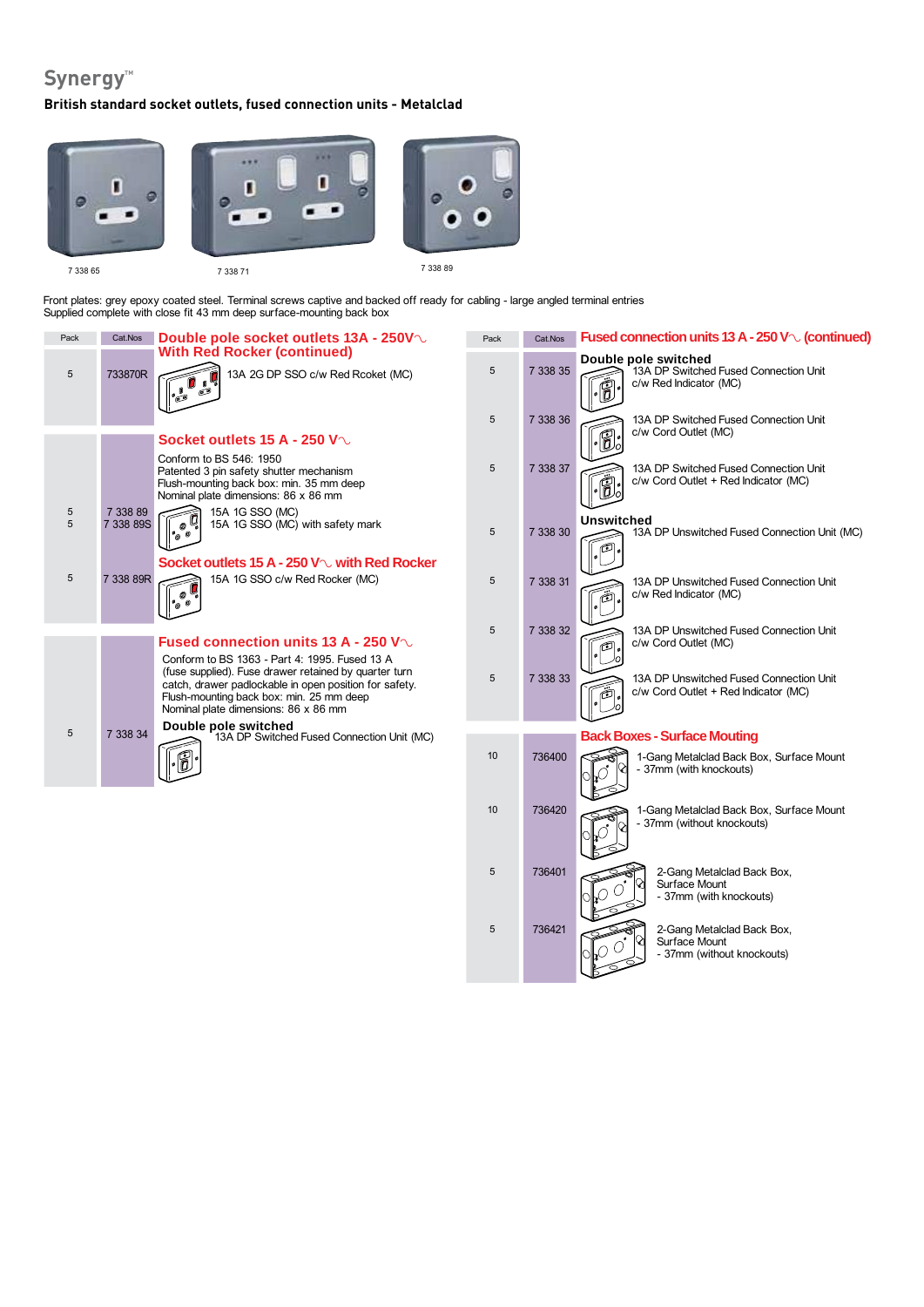## Renowned for **Easy and Safe Installation**

Compact. Simple. Safe.



Synergy<sup>™</sup> is more than just an aesthetically pleasing and functionally convenient range. The carefully engineered mechanism also makes this British standard monobloc range a breeze to install and handle. What's more? And the quality that is uniquely Synergy™ means installers can simply fit and forget.

- Maximum Wiring Space: Better wiring.
- Mechanism are of thermoplastic: Flame retardant self extinguish



Large angled terminal entries: Ample space for termination.





- Strip length indicated: Avoid waste of wires.
- Captive screws: Ensuring you don't loose screws.